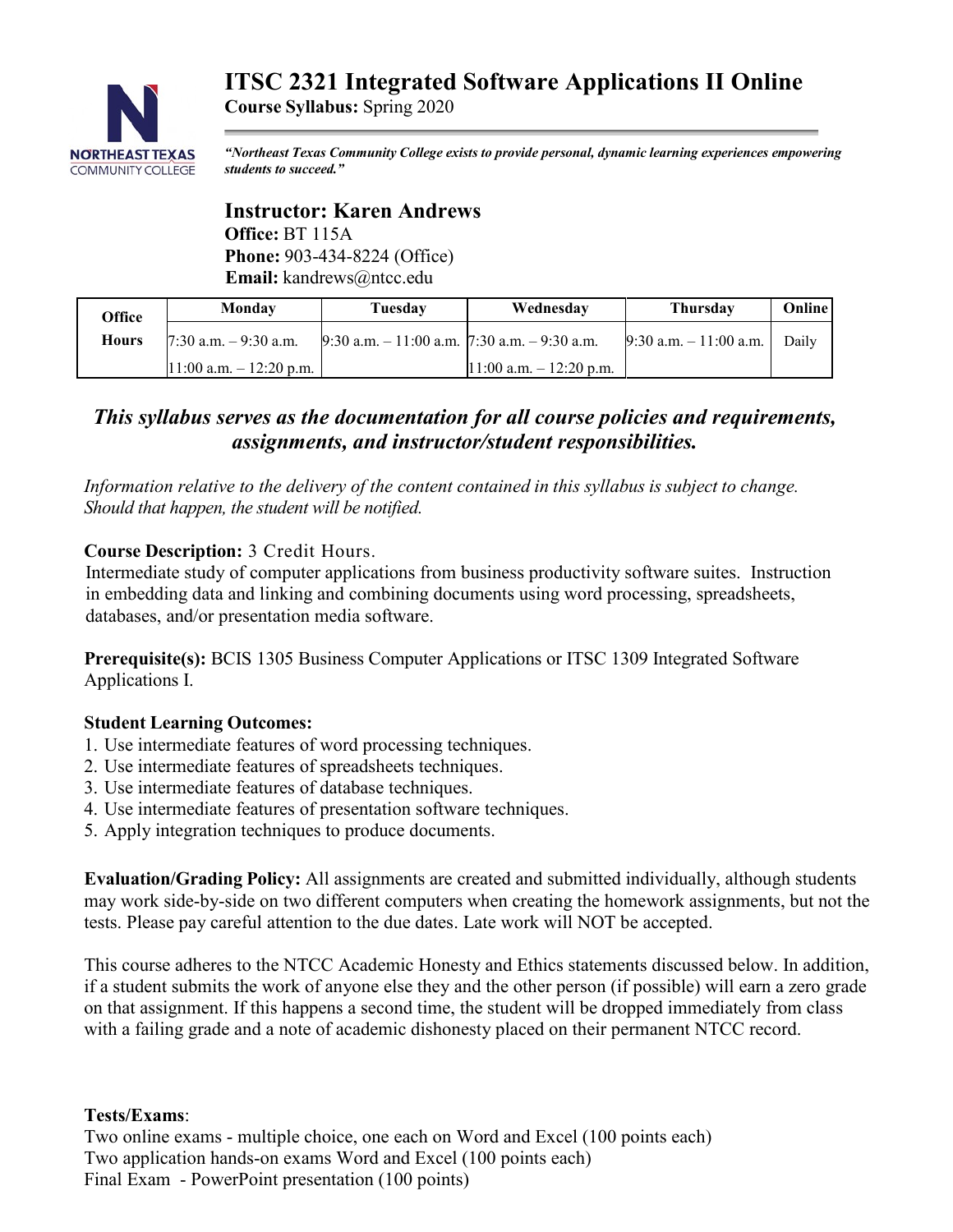# **Assignments: Attaching Assignment:** 10 points **Word:** 10 hands-on assignments (387 points total) **Excel:** 6 hands-on assignments (268 points total) **PowerPoint:** 4 hands-on assignments (117 points total)

| <b>Grade Distribution</b> |    |  |  |  |
|---------------------------|----|--|--|--|
| 1282 -1153                | А  |  |  |  |
| 1152 - 1025               | В  |  |  |  |
| 1024 - 897                | C  |  |  |  |
| 896 - 769                 | I) |  |  |  |
| 768 - 0                   | F  |  |  |  |

# **Required Instructional Materials:**

Illustrated Microsoft Office 365 and Word 2019: Comprehensive Illustrated Microsoft Office 365 and Excel 2019: Comprehensive Illustrated Microsoft Office 365 and PowerPoint 2019: Comprehensive

**Publisher:** Course Technology, Cengage Learning

#### **ISBN Number:**

978-0-3575-02572-7 Microsoft Word 2019 978-0-357-02570-3 Microsoft Excel 2019 978-0-357-2571-0 Microsoft PowerPoint 2019

You will not be able to pass this course without the textbooks. The books are needed for nearly all of the assignments, and are required at the beginning of the course. Not having the textbooks (eBook or printed version) is not a valid excuse for late work. Note that this course does not come with an eBook. Many of my students find it difficult to use an eBook in this class, as it really requires a second device to look at the book at the same time that they are creating files on another computer.

#### **Optional Instructional Materials:** None.

#### **Minimum Technology Requirements:**

- Daily high speed internet access
- Microsoft Office 365 & 2019 application programs Word, Excel, Access, and PowerPoint

**Required Computer Literacy Skills**: Basic computer skills required.

#### **Course Structure and Overview:**

This is an online course with all instruction being done via the learning management system BLACKBOARD.

This is not a class to fall behind in, please submit work on time. Assignments submitted a second time after they have been have graded are not accepted – in other words "no re-do's", even if the second submission is prior to the due date. It is up to the student to verify that the assignment is correctly submitted before it is graded. This is easy to do. Once the assignment is uploaded to Blackboard, go to the assignment and click the arrow to the right of each file name to open the file(s) that have been submitted. Do not rely on the image displayed in Blackboard, as it is frequently either non-existent or incorrect. This also applies to submitting the wrong file. When a wrong file is submitted, the student will earn a zero grade. Checking submitted files is a good habit to form right after file(s) have been uploaded.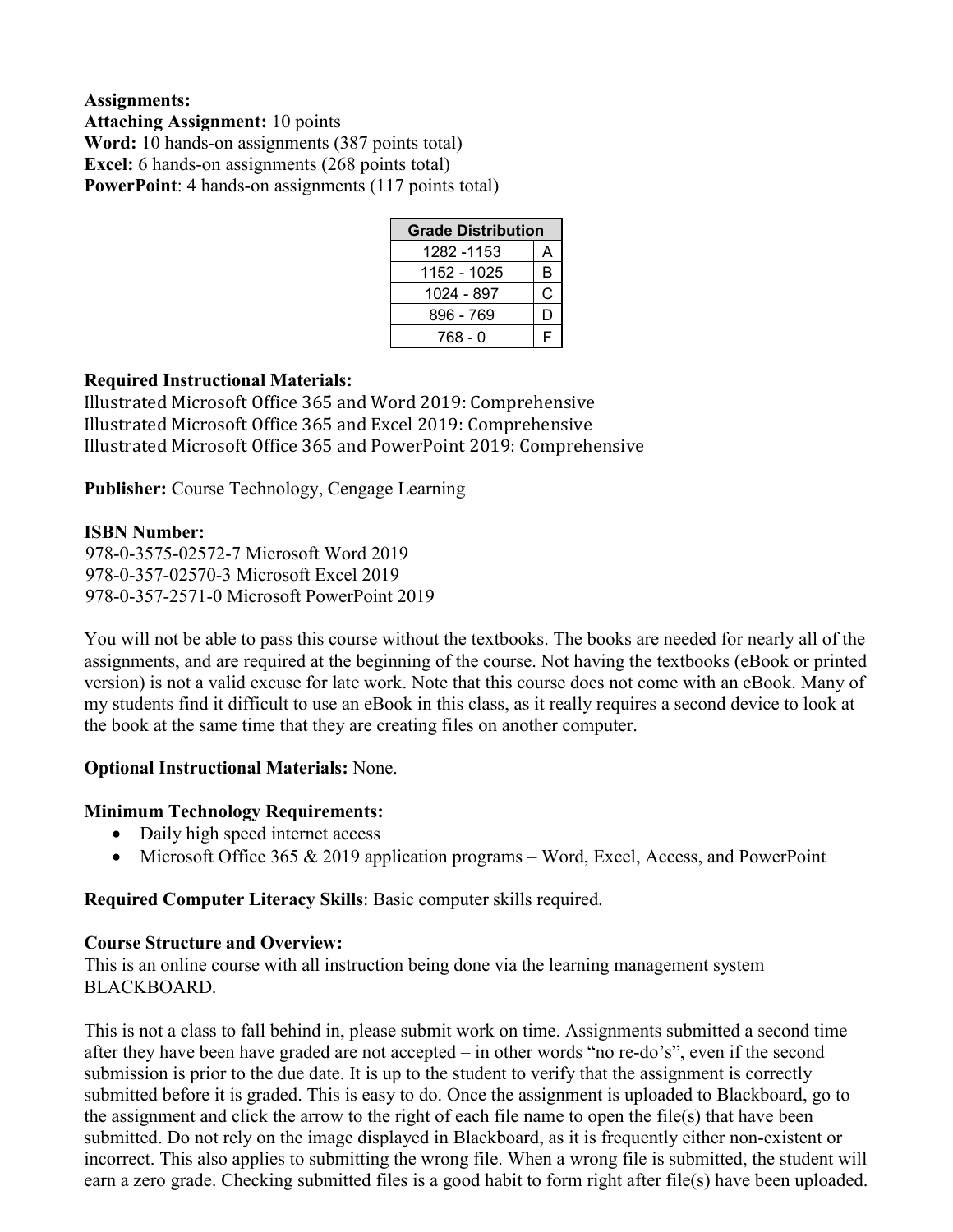If the student discovers a wrong file before it is graded, let the professor know. The professor will remove the student's previous submission so that it can resubmitted. If a wrong file is discovered after 8 pm on the night it is due, send a Blackboard mail message with the correct files attached. Please take note that your professor grades most days of the week. Again, if an assignment is already graded, you CANNOT resubmit it.

This class is using Microsoft Office 365 & 2019 application programs. Do not attempt to complete assignments using an earlier version of these programs, as you will have many difficulties. Also, please do not use a Google Chrome computer for these assignments. Students will receive an email during week one of this class instructing them on how to download a free version of the software.

**Communications:** Please ask questions when unsure about something. Students may contact the instructor via email at kandrews@ntcc.edu, cell phone (903) 951-2180 (between the hours of 7:30 a.m. and 9:00 p.m.), or office phone (903) 434-8224. When calling please leave a message with your name and course ID. If texting, students should also identify themselves in each set of text messages. Please make text messages as specific as possible. Texting "I don't understand anything about this assignment" does not provide your professor with enough to help you. Do not submit the assignment and ask questions in the comments area. The instructor's policy is to grade what is submitted, and rarely allows assignment resubmissions. The time to ask is BEFORE an assignment is submitted. If a student is repeating this class, please note that there are often assignment changes made. It is required that students re-create each assignment. Significant grade reductions will occur when a student submits a previous semester's work.

#### **Institutional/Course Policy:**

BlackBoard will be used for file submission, but you will need to keep a copy of all work in case of error or file corruption.

Microsoft Office 2019 software is needed to complete ALL homework assignments. This is free for all full-time NTCC students. An email from the director of IT will detail how to obtain the software. You cannot use earlier versions, as much of the work is unique to 2019.

Students are expected to attend (log on) on a regular basis. Excessive absences (two consecutive weeks) may result in the student being dropped from class or having their grade average reduced. Attempt will be made to contact you before this happens but should an emergency arise, you need to contact your instructor by phone or email should you not be able to meet this requirement. Please see the schedule of classes for the last day to withdraw. Religious Holy Days: please refer to the current Northeast Texas Community College Student Handbook.

#### **NTCC Academic Honesty/Ethics Statement:**

NTCC upholds the highest standards of academic integrity. The college expects all students to engage in their academic pursuits in an honest manner that is beyond reproach using their intellect and resources designated as allowable by the course instructor. Students are responsible for addressing questions about allowable resources with the course instructor. Academic dishonesty such as cheating, plagiarism, and collusion is unacceptable and may result in disciplinary action. This course will follow the NTCC Academic Honesty and Academic Ethics policies stated in the Student Handbook. Refer to the student handbook for more information on these subjects.

#### **ADA Statement:**

It is the policy of NTCC to provide reasonable accommodations for qualified individuals who are students with disabilities. This College will adhere to all applicable federal, state, and local laws, regulations, and guidelines with respect to providing reasonable accommodations as required to afford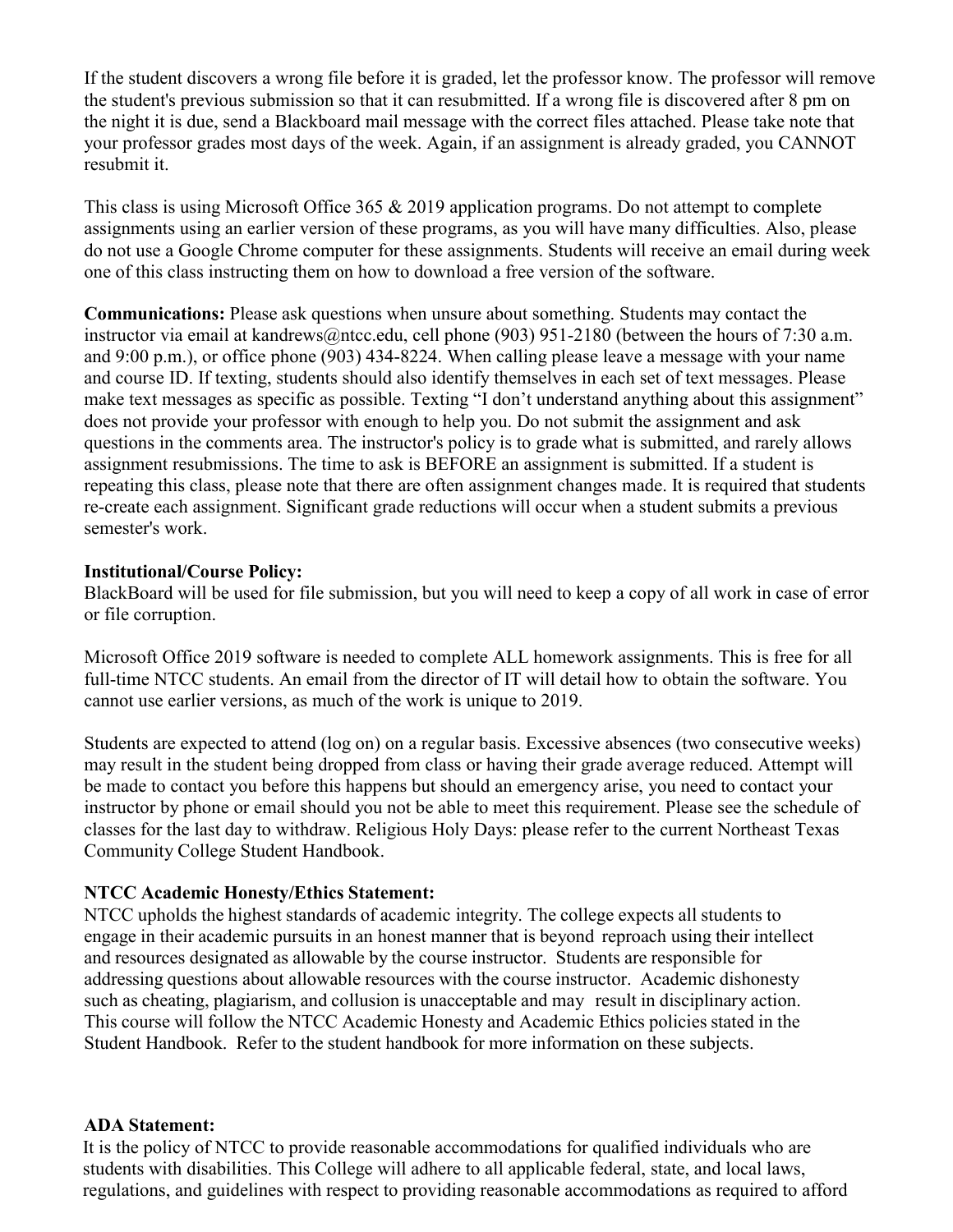equal educational opportunity. It is the student's responsibility to request accommodations. An appointment can be made with the Academic Advisor/Coordinator of Special Populations located in Student Services and can be reached at 903-434-8264. For more information and to obtain a copy of the Request for Accommodations, please refer to the special populations' page on the NTCC websit[e.](http://www.ntcc.edu/index.php?module=Pagesetter&func=viewpub&tid=111&pid=1) 

# **Family Educational Rights and Privacy Act (FERPA)**:

The Family Educational Rights and Privacy Act (FERPA) is a federal law that protects the privacy of student education records. The law applies to all schools that receive funds under an applicable program of the U.S. Department of Education. FERPA gives parents certain rights with respect to their children's educational records. These rights transfer to the student when he or she attends a school beyond the high school level. Students to whom the rights have transferred are considered "eligible students." In essence, a parent has no legal right to obtain information concerning the child's college records without the written consent of the student. In compliance with FERPA, information classified as "directory information" may be released to the general public without the written consent of the student unless the student makes a request in writing. Directory information is defined as: the student's name, permanent address and/or local address, telephone listing, dates of attendance, most recent previous education institution attended, other information including major, field of study, degrees, awards received, and participation in officially recognized activities/sports.

# **Course Calendar: See next page.**